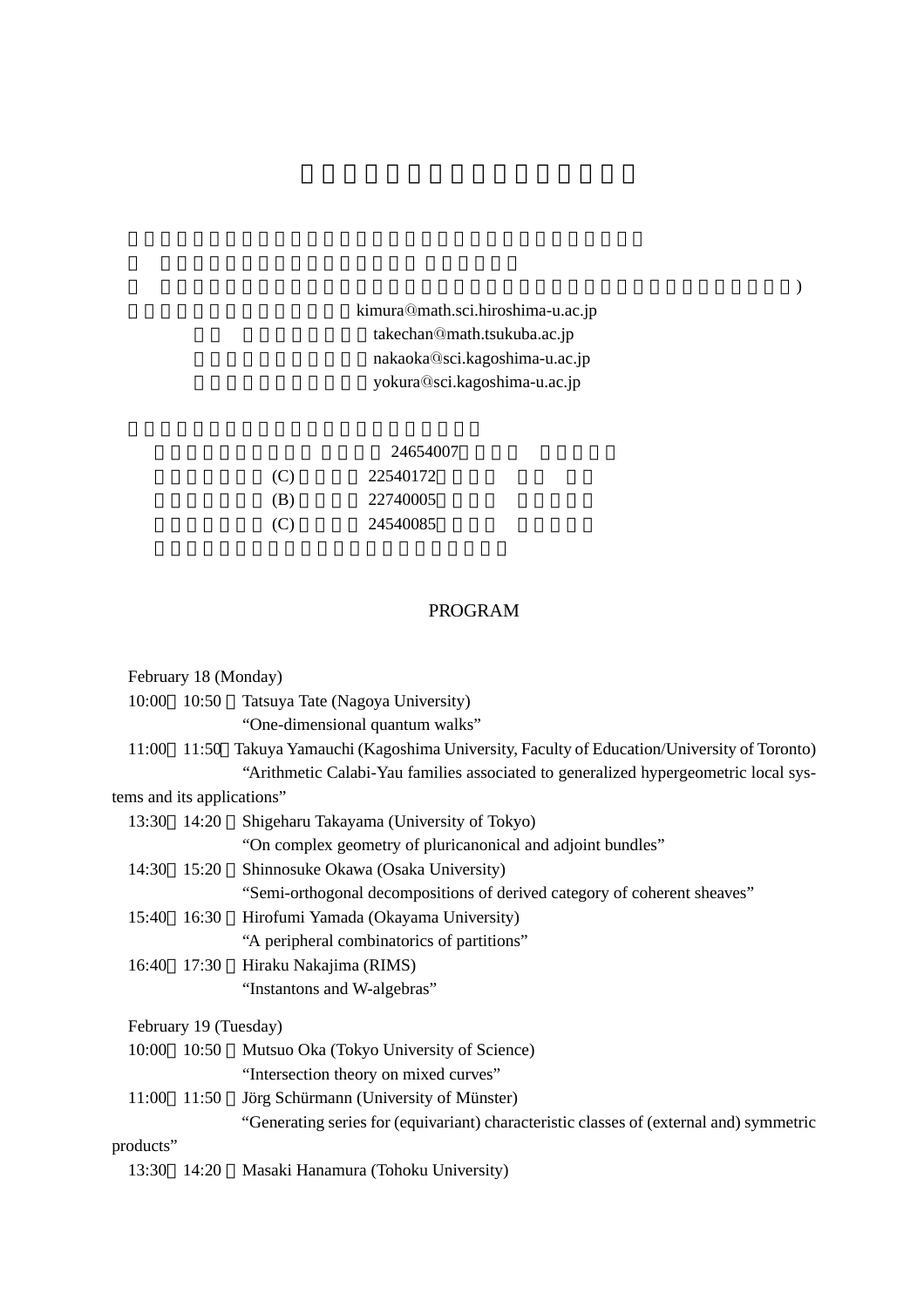|  |  | "Quasi DG categories and the triangulated category of mixed motives over a base" |
|--|--|----------------------------------------------------------------------------------|
|--|--|----------------------------------------------------------------------------------|

- 14:30 15:20 Izuru Mori (Shizuoka University) "Points of a quantum plane"
- 15:40 16:30 Katsuhiko Kuribayashi (Shinshu University) "Derived string topology" 16:40 17:30 Tatsuo Suwa (Hokkaido University)
- "Degeneracy loci problem via localization" 18:30~ Dinner Party

#### February 20 (Wednesday)

|       | 10:30 11:20 | Kaoru Ono (RIMS)                                                |
|-------|-------------|-----------------------------------------------------------------|
|       |             | "Non-displaceable Lagrangian submanifolds"                      |
| 13:30 | 14:20       | Hiroshi Tamaru (Hiroshima University)                           |
|       |             | "Left-invariant metrics on Lie groups and submanifold geometry" |
|       | 14:30 15:20 | Satoru Fukasawa (Yamagata University)                           |
|       |             | "Galois points for a plane curve in arbitrary characteristic"   |
| 15:40 | 16:30       | Hiroyuki Minamoto (Nagoya University)                           |
|       |             | "Derived bi-duality via homotopy limit"                         |
| 16:40 | 17:30       | Shinichi Tajima (Tsukuba University)                            |
|       |             | "Local cohomology, Newton filtrations and Tjurina numbers"      |

### February 21 (Thursday)

|  | 9:30 10:20 Laurentiu Maxim (University of Wisconsin - Madison)                   |  |
|--|----------------------------------------------------------------------------------|--|
|  | "Intersection spaces, perverse sheaves and type IIB string theory"               |  |
|  | 10:30 11:20 Shin-ichi Matsumura (Kagoshima University, Faculty of Science)       |  |
|  | "Asymptotic cohomology vanishing and a converse to the Andreotti-Grauert vanish- |  |

# ing theorem on surfaces"

11:30 12:20 Takashi Tsuboi (University of Tokyo)

"Commutator width of diffeomorphism groups"

 $(*)$  2 19 12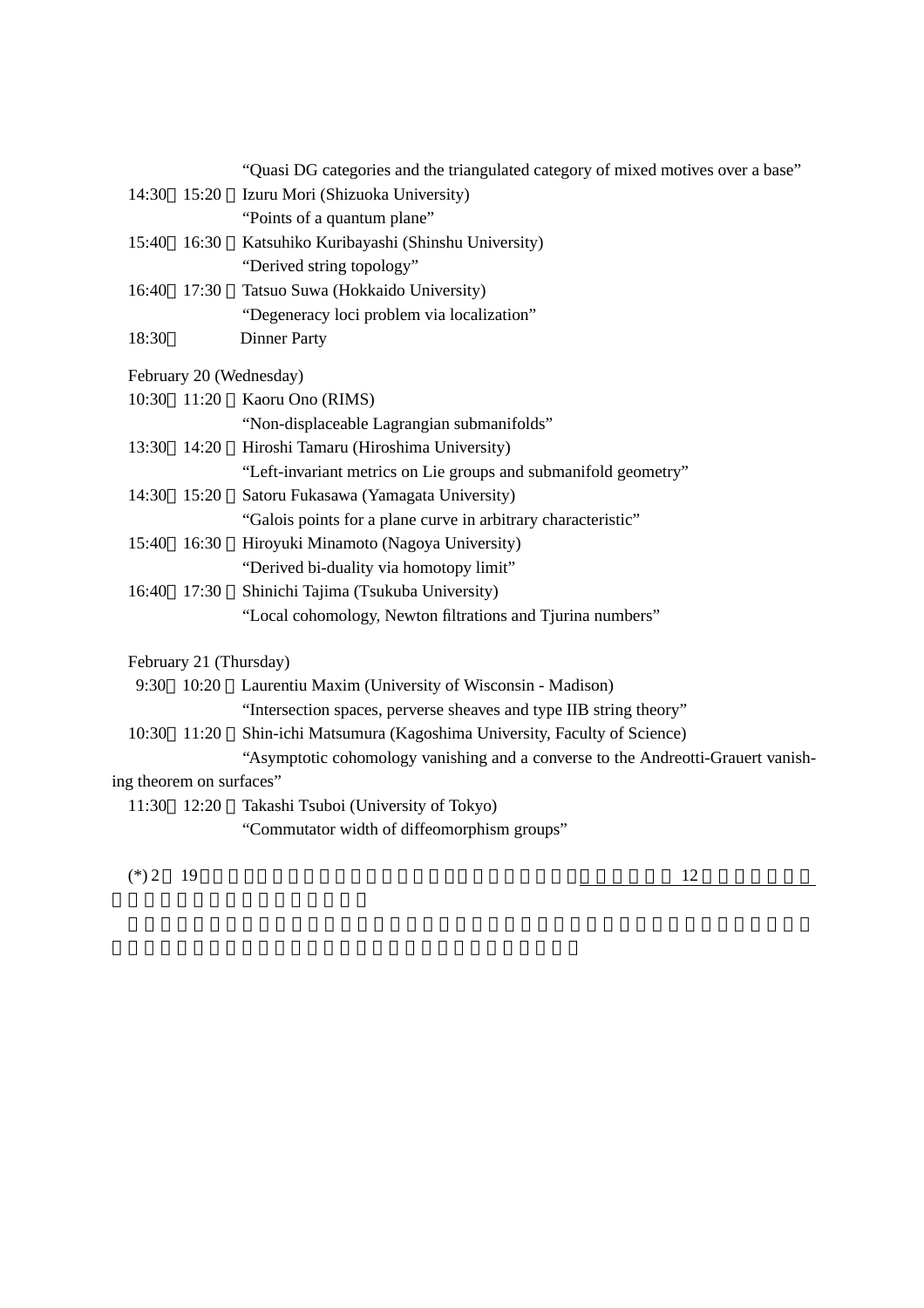## Abstracts of Talks

*•* Satoru Fukasawa (Yamagata University)

Title: Galois points for a plane curve in arbitrary characteristic

Abstract: I will talk about Galois points for a plane curve, and relations with rational points over finite fields and Coding theory. A Galois point for a plane curve is a point in the projective plane from which the projection induces a Galois extension of function fields. Firstly, we consider a natural question: How many Galois points? I introduce the Theorem answering the question for smooth curves, and explain basic ideas for proofs. (Rendiconti di Padova, to appear) Secondly, we see examples of plane curves whose set of Galois points coincides with the one of rational points. One of them, called "Ballico-Hefez" curve, gives good codes. (Joint work with M. Homma and S. J. Kim, in: Contemp. Math. 574)

*•* Masaki Hanamura (Tohoku University)

Title: Quasi DG categories and the triangulated category of mixed motives over a base

Abstract: We introduce the notion of a quasi DG category, which is a generalization of a DG category; it is closely related to the notion of a Segal category.

We give the notion of *C*-diagrams in a quasi DG category; we show the *C*-diagrams in a given DG category form another quasi DG category. Moreover the associated homotopy category of the latter is a triangulated category.

We apply this process to the construction of the triangulated category of mixed motivic sheaves over a base variety.

*•* Katsuhiko Kuribayashi (Shinshu University)

Title: Derived string topology

Abstract: We survey derived string topology on Gorenstein spaces including the oriented manifolds, the classifying spaces of Lie groups and Noetherian Hopf spaces. In particular, the (non)triviality of loop products on Gorenstein spaces is discussed. This talk is based on joint work with Luc Menichi and Takahito Naito.

*•* Shin-ichi Matsumura (Kagoshima University, Faculty of Science)

Title: Asymptotic cohomology vanishing and a converse to the Andreotti-Grauert vanishing theorem on surfaces

Abstract: In this talk, we study relations between positivity of the curvature and the asymptotic behavior of the higher cohomology group for tensor powers of a holomorphic line bundle. The Andreotti-Grauert vanishing theorem asserts that partial positivity of the curvature implies asymptotic vanishing of certain higher cohomology groups. We investigate the converse implication of this theorem under various situations. For example, we consider the case where a line bundle is semi-ample or big. Moreover, we show the converse implication holds on a projective surface without any assumptions on a line bundle.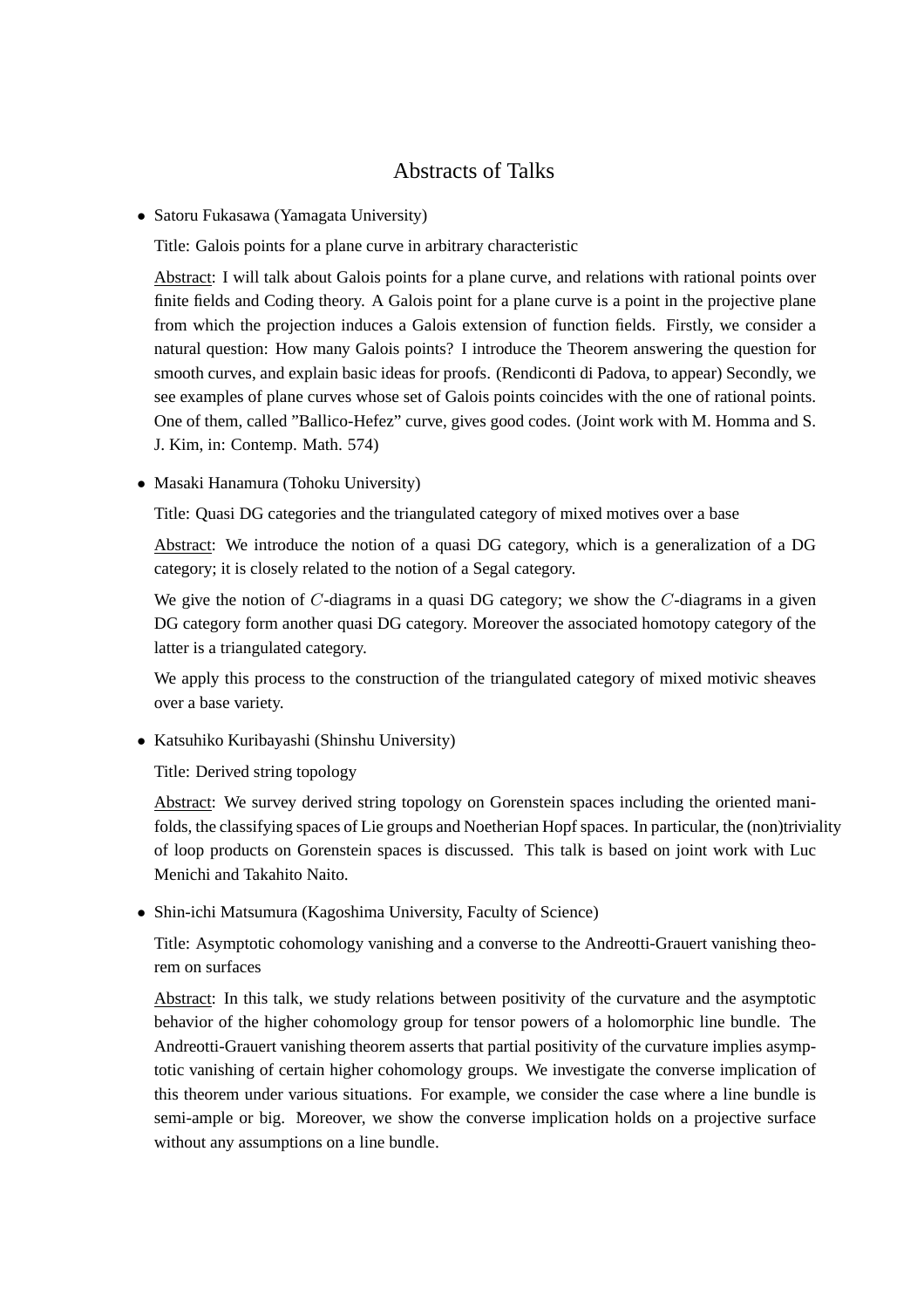*•* Laurentiu Maxim (University of Wisconsin - Madison)

Title: Intersection spaces, perverse sheaves and type IIB string theory

Abstract: The method of intersection spaces associates rational Poincare complexes to singular stratified spaces. For a complex projective hypersurface with only isolated singularities, we show that the cohomology of the associated intersection space is the hypercohomology of a perverse sheaf, the intersection space complex, on the hypersurface. We will discuss properties of the intersection space complex, such as self-duality, its Betti numbers and mixed Hodge structures on its hypercohomology groups. This is joint work with Banagl and Budur.

• Hiroyuki Minamoto (Nagoya University)

Title: Derived bi-duality via homotopy limit

Abstract: We show that a derived bi-duality dg-module is quasi-isomorphic to the homotopy limit of a certain tautological functor. This is a simple observation, which seems to be true in wider context. From the view point of derived Gabriel topology, this is a derived version of results of J. Lambek about localization and completion of ordinary rings. However the important point is that we can obtain a simple formula for the bi-duality modules only when we come to the derived world from the abelian world. We give applications. 1. we give a generalization and an intuitive proof of Efimov-Dwyer-Greenlees-Iyenger Theorem which asserts that the completion of commutative ring satisfying some conditions is obtained as a derived bi-commutator. (We can also prove Koszul duality for dg-algebras with Adams grading satisfying mild conditions. (A part of joint work with A. Takahashi.)) 2. We prove that every smashing localization of dg-category is obtained as a derived bi-commutator of some pure injective module. This is a derived version of the classical results in localization theory of ordinary rings. These applications shows that our formula together with the viewpoint that a derived bi-commutator is a completion in some sense, provide us a fundamental understanding of a derived bi-duality module. Since bi-duality is ubiquity in Mathematics, we can expect that our main result will have a lot of applications. (This talk is based on a preprint available at arXiv math 1210.5582.)

*•* Izuru Mori (Shizuoka University)

Title: Points of a quantum plane

Abstract: The notion of point of a noncommutative scheme has been an issue since the beginning of noncommutative algebraic geometry. Recently, it has been observed that there exist strong interactions between noncommutative algebraic geometry and representation theory of finite dimensional algebras. Due to this new trend, we propose a definition of a point so that it would be useful to parameterize all simple n-regular modules over an n-representation infinite algebra defined by Minamoto, Herschend-Iyama-Oppermann. In this survey talk, I will focus on points of a quantum plane to explain the notion.

*•* Hiraku Nakajima (RIMS)

Title: Instantons and W-algebras

Abstract: More than 10 years ago, I constructed representations of Heisenberg algebras and affine algebras on the homology groups of instanton moduli spaces on certain 4-manifolds. The proof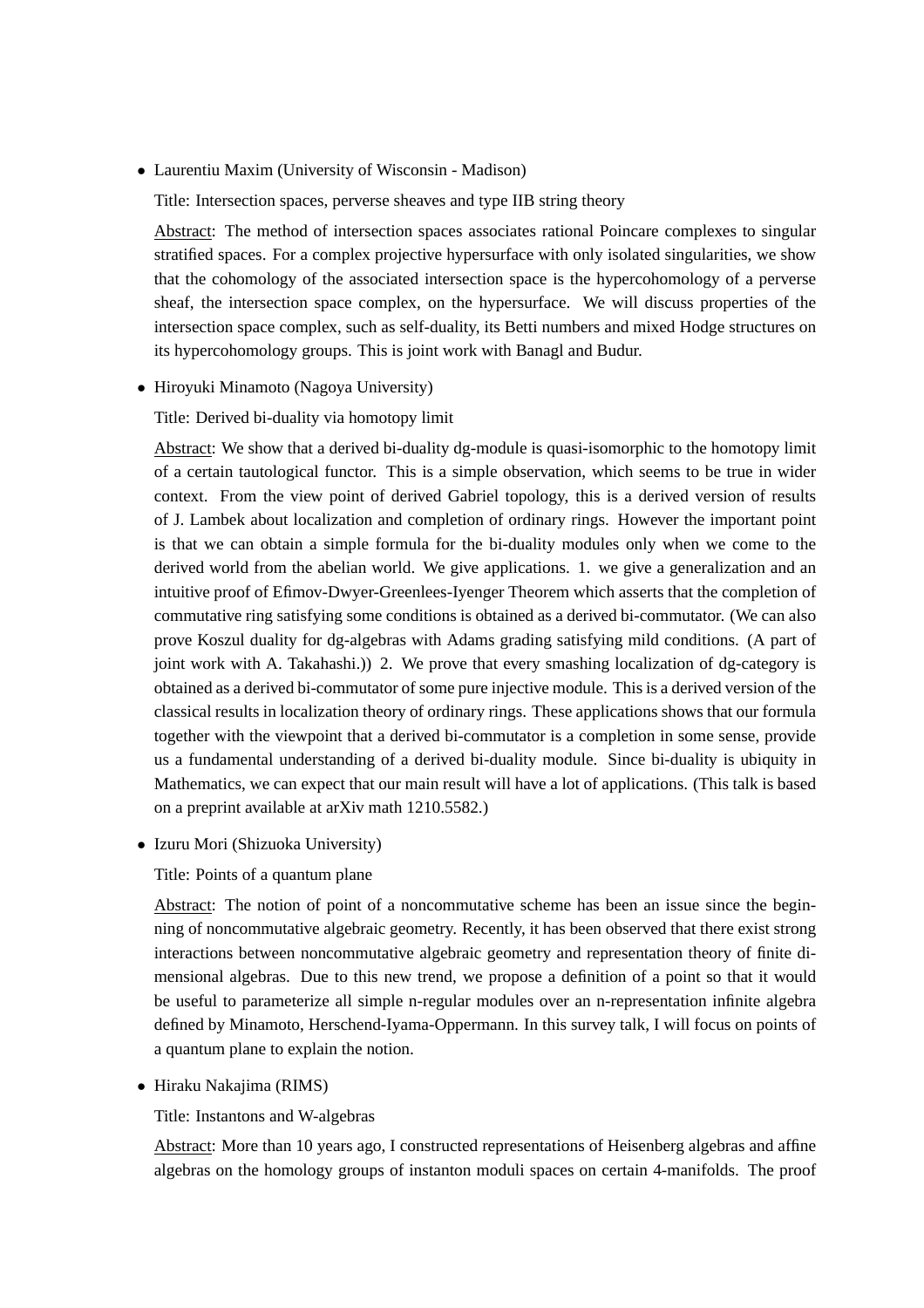was mathematically rigorous, but was not conceptually satisfactory. About two years ago, physicists, Alday-Gaiotto-Tachikawa (AGT) proposed a much larger framework, which is conceptually satisfactory, but lacks mathematical footing. I will explain their theory, and a mathematical approach towards a conjecture.

• Mutsuo Oka (Tokyo University of Science)

Title: Intersection theory on mixed curves

Abstract: We consider two mixed curve  $C, C' \subset \mathbb{C}^2$  which are defined by mixed functions of two variables  $z = (z_1, z_2)$ . We have shown in [4], that they have canonical orientations. If *C* and *C'* are smooth and intersect transversely at *P*, the intersection number *Itop*(*C, C′* ; *P*) is topologically defined. We will generalize this definition to the case when the intersection is not necessarily transversal or either *C* or *C ′* may be singular at *P* using the defining mixed polynomials.

*•* Shinnosuke Okawa (Osaka University)

Title: Semi-orthogonal decompositions of derived category of coherent sheaves

Abstract: Semi-orthogonal decomposition (SOD) is a certain decomposition of a triangulated category into smaller pieces. For those triangulated categories which are obtained as the bounded derived category of coherent sheaves on smooth projective varieties, there are many interesting results which are related to the geometry of the varieties. In this talk I will talk about my joint work with Kotaro Kawatani in this direction.

*•* Kaoru Ono (RIMS)

Title: Non-displaceable Lagrangian submanifolds

Abstract: This talk is based on joint works with Fukaya, Oh and Ohta. I will speak on Lagrangian submanifolds, which are not displaced by Hamiltonian diffeomorphisms. I would like to explain non-displaceability using examples such as "balanced Lagrangian torus fibers" in toric manifolds. If time allows, I will present a criterion for generating Fukaya categories based on a joint work with Abouzaid, Fukaya, Oh and Ohta.

• Jörg Schürmann (University of Münster)

Title: Generating series for (equivariant) characteristic classes of (external and) symmetric products

Abstract: First we explain different equivariant characteristic classes of Lefschetz type for a singular complex quasi-projective variety *X* acted on by a finite group *G* defined for an equivariant constructible or coherent sheaf (complex), mixed Hodge modules or equivariant relative Grothendieck groups of algebraic varieties. For a fixed group element *g* these are homology classes on the fixed point set  $X^g$ , codifying the corresponding trace of the induced action on the cohomology. Putting them together for all group elements, one gets equivariant characteristic classes in delocalized equivariant Borel-Moore homology. These can be used for calculating invariants of the quotient *X/G*. We apply these for the calculation of generating series of equivariant characteristic classes for external products (of such coefficients) acted on by the permutation action of the symmetric groups  $S_n$ . Using the Kuenneth formula, these can be expressed in terms of creation operators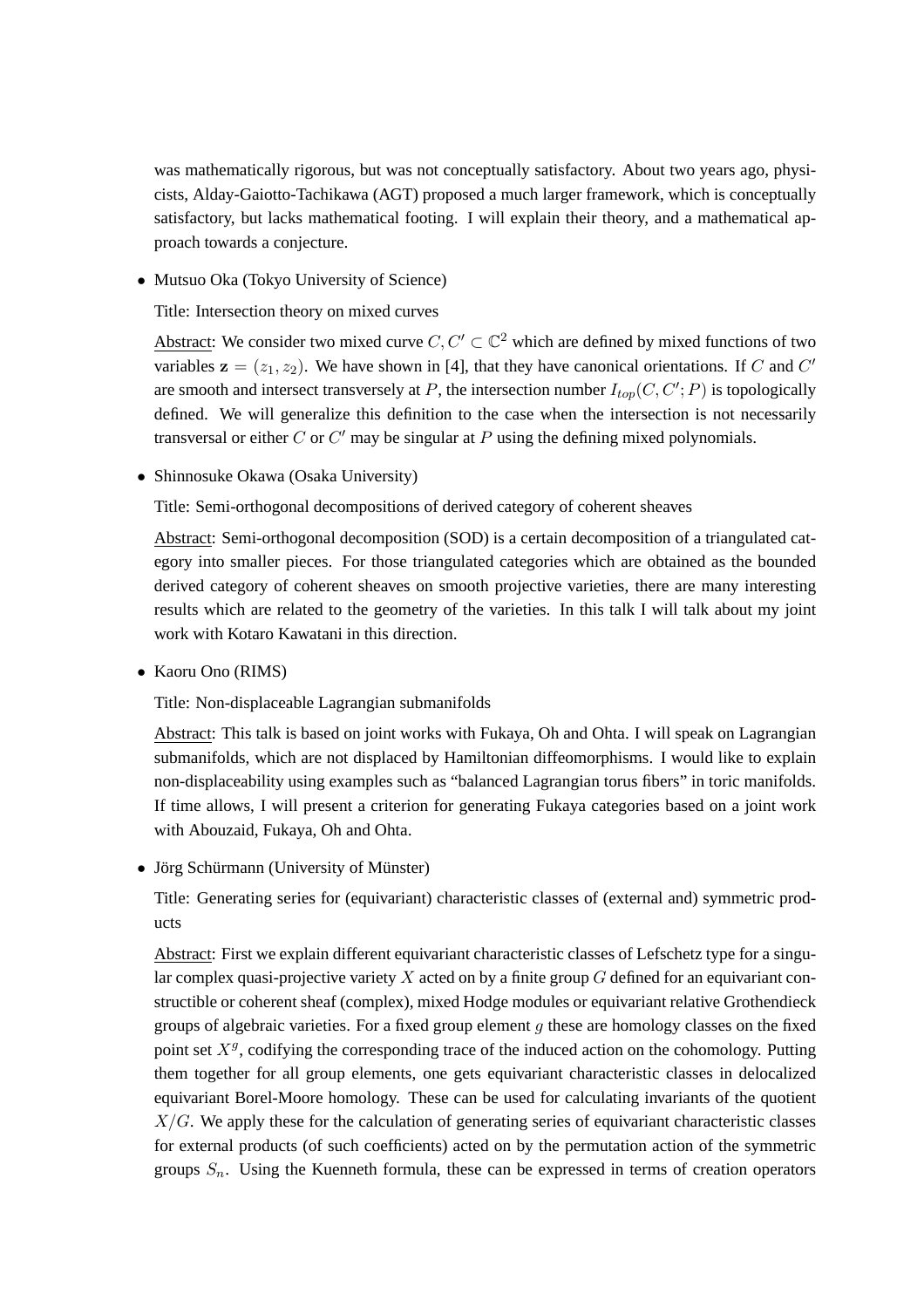acting on a Fock space given by the delocalized equivariant Borel-Moore homology of all products  $X^n$  (even for *X* singular). Pushing down to the symmetric products  $X^{(n)} = X^n/S_n$ , the classes live in the homology Pontrjagin ring of the symmetric products, tensorized with the ring of symmetric functions generated by all power-sums  $p_n$ . Specializing finally all  $p_n$  to 1, one gets the generating series for symmetric products in terms of Adams operations.

*•* Tatsuo Suwa (Hokkaido University)

Title: Degeneracy loci problem via localization

Abstract: Let  $\sigma : E \to F$  be a homomorphism of complex vector bundles on a manifold M. The Thom-Porteous formula says that, in the generic situation, the homology class of a degeneracy locus *D<sub>k</sub>*(*σ*) of *σ* in *M* is the Poincaré dual of a certain Schur polynomial  $δ_k(F − E)$  of Chern classes of the virtual bundle  $F - E$ . We give a refined version of this in the sense that the class *δ*<sup>*k*</sup>(*F* − *E*) is naturally localized at *D*<sup>*k*</sup>(*σ*) and the localization *δ*<sup>*k*</sup>(*F* − *E*, *σ*) corresponds to the class of  $D_k(\sigma)$  with possibly a non-reduced structure in the homology of  $D_k(\sigma)$  via the Alexander duality. This is done by constructing a universal localization for the tautological homomorphism. A prototype of this is the Thom class for the top Chern class and these universal localizations give vast generalizations of the Thom class. This is a joint work with T. Ohmoto.

*•* Shinichi Tajima (Tsukuba University)

Title: Local cohomology, Newton filtrations and Tjurina numbers

Abstract: We consider Newton non-degenerate hypersurface isolated singularities in the context of Computational Algebraic Analysis. We introduce a notion of Newton filtration on algebraic local cohomology and give a framework to handle algebraic local cohomology classes attached to Jacobi ideals of Newton non-degenerate singularities. We apply the proposed method to study *µ*-constant deformations and Tjurina numbers.

• Shigeharu Takayama (University of Tokyo)

Title: On complex geometry of pluricanonical and adjoint bundles

Abstract: Pluricanonical forms are one of fundamental objects to study compact Kaehleror projective manifolds. Various methods to construct pluricanonical forms, or more generally sections of the so-called adjoint bundles, are introduced for a couple of decades in the classification theory of algebraic varieties. I will try to explain a few of them and their applications.

*•* Hiroshi Tamaru (Hiroshima University)

Title: Left-invariant metrics on Lie groups and submanifold geometry

Abstract: Our theme is the geometry of left-invariant Riemannian metrics on Lie groups, which provide many interesting examples of homogeneous Einstein and Ricci soliton manifolds. In this talk, I will explain our approach from submanifold geometry. In particular, for three-dimensional solvable Lie groups, the existence and the nonexistence of left-invariant Ricci solitons have a nice correspondence with geometry of cohomogeneity one actions on some noncompact symmetric space. I will also mention some higher-dimensional examples and a pseudo-Riemannian version.